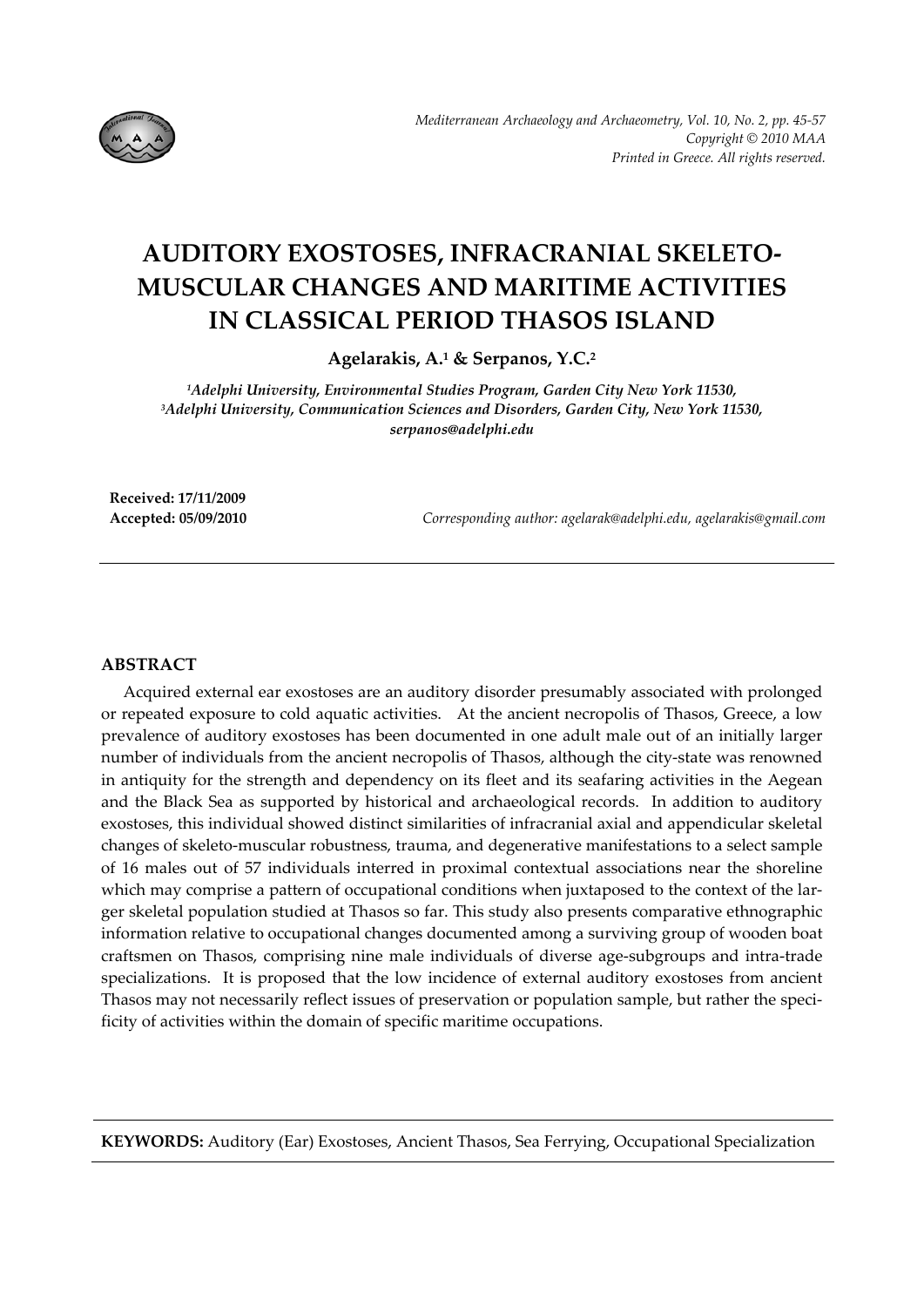### **INTRODUCTION**

Thasos, the most northern of the Aegean Is‐ lands was colonized in the  $7<sup>th</sup>$  century B.C. by the people of the Cycladic island of Paros (He‐ rodotus *Historia* B:44, ΣΤ: 46, 47; Thucydides A: 100,  $Δ:104$ ) for its important strategic position for trade with the Thracian mainland and for its lumber, marble, gold, silver, copper, and iron resources. The new founded city‐state of Thasos kept in close relationship with Paros (its Mother city) throughout antiquity, and soon after its foundation Thasos continued to establish strongholds and colonies in the mainland (He‐ rodotus *Historia* ΣΤ: 46, Z:108; Thucydides *His‐ toria* Δ:105, 107) as also narrated by the ancient poet Archilochus who fought in arms in the re‐ gion for the establishment of Thasos and its colonies (Agelarakis and Zafeiropoulou, 2006; Zafeiropoulou and Agelarakis, 2005). Thasos became rich and powerful dominating trade routes in the Aegean Archipelago and the East‐ ern Mediterranean, its coinage found in Syria and Egypt, and its amphorae for the trade of its famous wine (Athenaeus, The Deipnosophists, VIII: 364d, 431a, 432c; XI:478d; XIII: 579e, 641f; Salviat, 1986) through the Aegean to the Black Sea. The dominance and nautical power of Thasos, renowned for its strength and ability, is recorded by historian Herodotus describing the Greco‐Persian Wars and later by Thucydides recounting the operations during the Pelopon‐ nesian War (Herodotus *Historia* ΣΤ: 46; Plu‐ tarch, *Lives* Kimon 14:2; Thucydides *Historia*, A:101, H:64).

In carrying out anthropological archaeology research at the ancient necropolis of Thasos un‐ der the auspices of the Hellenic Archaeological Service, it was possible to perform physical and forensic anthropological analyses and a paleopathologic study on 57 human skeletons, a population sample of the ancient city of Thasos dating to the Classical and Hellenistic periods  $(5<sup>th</sup>-3<sup>rd</sup>$  c. B.C.) interred at the proximity of the ancient shoreline at the Western outskirts of the ancient city (lot *Myroni*). The objectives of this study, part of a larger ongoing archaeoanthropological endeavor to unearth aspects of ancient Thasos, aimed to better decipher and elucidate features of the human ecologic, socio‐

political, ideational, and organizational abilities in ancient Thasos. A particular focus geared, where pertinent, on specific archaeological anthropology domains such as the retrieval of skeletal evidence reflecting on craft specializa‐ tion (occupational conditions and kinetics) as a component of the larger realm of study of the economic approaches and output in ancient Thasos.

One of the inquiries into the archaeoanthropological record pertained to the preva‐ lence of external auditory exostoses, an acquired *in vivo* disorder often associated with repeated exposure of the ear to cold water envi‐ ronments, specifically below 19° C (Agelarakis and Serpanos, 2002; Fowler and Osmun, 1942; Kennedy, 1986). Auditory exostoses are multi‐ ple, benign bony growths extending from the osseous portion of the external auditory mea‐ tus, typically occurring bilaterally (Graham, 1979; Kemink and Graham, 1982; Tran et al., 1996). Due to the link with cold water stress, the growths often occur in individuals involved in cold aquatic activities such as diving, swim‐ ming, or surfing (Karegeannes, 1995; Kroon et al., 2002).

Readings of the surface sea temperature at the northern Aegean Mount Athos station (oceanographic and hydrological station in the Northern Aegean Archipelago in close prox‐ imity to Thasos Island) range between 16° to 25°C, varying with seasonality, but reach tem‐ peratures below 19°C in the fall to spring months (Nittis and Perivoliotis, 2002). At Thasos during the winter and early spring sea‐ sons sea water temperatures plunge to approximately 13°C, whereas strong currents in the immediate northern vicinity of the locus of the ancient city‐state keep the seawater in rela‐ tively cool temperatures at or just below 18° C even during the late spring to early summer months1. Given the Thasian dependability on the strength of its significant naval forces<sup>2</sup> and commercial fleet, the separate military and commercial harbors and adjoining dockyards<sup>3</sup> based on which the very existence and prosper‐ ity of the city‐state depended, it was speculated that a high prevalence of auditory exostoses would be found among this ancient population sample which was unearthed from the vicinity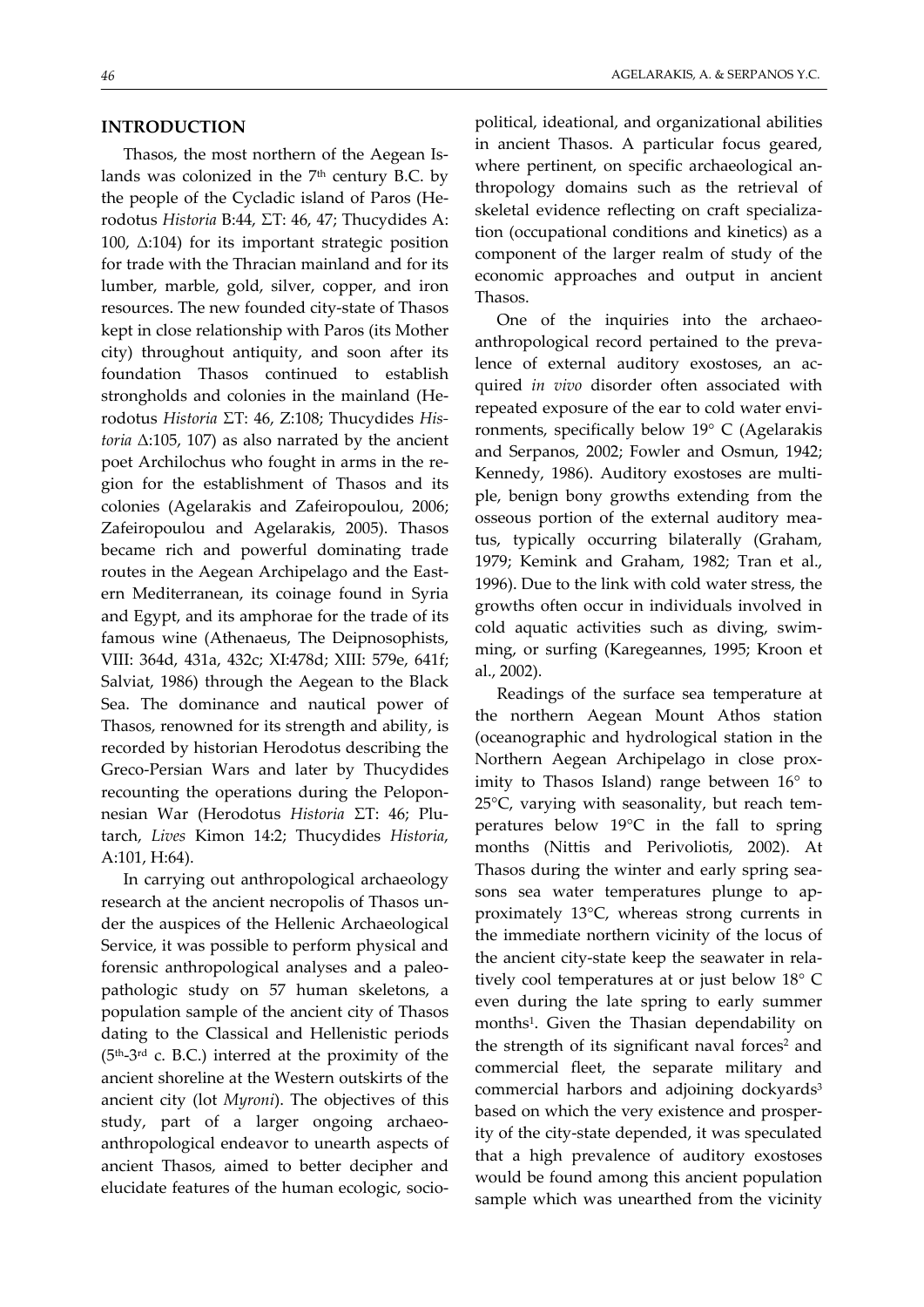of the shoreline. The spatial allocation of the funerary activity area could have indicated a closer an *intra vitam* relation of the interments with a maritime environment. Such a hypothe‐ sis was proposed considering a lack of preva‐ lence of auditory exostoses among additional population samples from the ancient necropolis of Thasos of earlier, coeval, and later time peri‐ ods studied thus far, the contextual provenances of which were further distanced from the shoreline (Agelarakis, 2002; 2000; Koukouli‐ Chrysantaki et al., 1997). Such manifestations were also lacking among the antedating Thracian native peoples that were settled in alti‐ tudinal endoplains during the Late Bronze to Early Iron Age periods in southwestern Thasos (Agelarakis, 1999).

It should be noted that population studies investigating the prevalence of auditory exosto‐ ses in maritime ancient Greek populations are as of yet incomplete; hence comparable data from the region of the Aegean Archipelago dur‐ ing Classical antiquity are not available. There‐ fore, and in conducting an interdisciplinary and diachronic anthropologic approach, an ethno‐ graphic study was undertaken aiming to better understand the occupational conditions and changes which could be documented among a surviving group of wooden boat craftsmen on the island of Thasos at Prinos harbor, compris‐ ing (in 2006) nine male individuals of diverse age subgroups $4$  with distinct intra-trade specializations. In carrying out their dedicated‐ specialized activities in hauling and repairing wooden boats they use mostly traditional tech‐ niques, tool kits and materials, and hence have the tendency to expose their bodies to similar circumstances and analogous conditions of stress to those of antiquity<sup>5</sup> (Kommatas, 1999; Sterionov, 1999).

## **METHODS**

An archaeo‐anthropological examination was conducted on a collection of 57 homini (human individuals), preserved either in dry or cremated form, recovered from 39 grave contexts6 in Thasos (Limenas‐ lot *Myroni*). Of the 39 grave contexts (from now on burial contexts), 29 (74.36%) burial contexts yielded 29 (50.88% out of 57 homini) single interments, while the re‐ maining 10 burial contexts (25.64%) yielded multiple interments that represented 28 (49.12%) homini. In addition to the overall physical anthropologic inspectional and mensu‐ rational analyses, part of the study protocol for assessing demographic data (i.e. age and sex subgroup dynamics), this investigation focused on skeletal anatomy and variability as well as the expression of paleopathologic manifesta‐ tions through macroscopic evaluations aiming to also identify where pertinent the presence of external auditory exostoses. In performing this investigation no discriminatory means were applied against any biological sex and/or age subgroup. Factors imposed by preservation and taphonomic impacts as well as the burial custom of cremation contributed to sample limitations. Hence, all individuals that preserved ex‐ ternal *meatus acusticus* skeletal loci in both dry and cremated form were considered for this investigation.

# **RESULTS**

## *On exostoses*

Among the population sample of 57 homini, 47 (82.46%) were recovered with adequate pres‐ ervation of cranio‐infracranial skeletal surfaces enabling the conduct of physical anthropologic and paleopathologic analyses. The remaining 10 (17.54%) individuals, mainly based on ta‐ phonomic conditions, did not preserve ade‐ quate skeletal surfaces for performing paleopa‐ thological examinations. Regarding basic demographic profile dynamics the biological sex assessment of the 57 homini revealed that 25 (43.86%) were male7, 23 (40.35%) were fe‐ male<sup>8</sup>, whereas 9 (15.79%) were of indeterminate biological sex. An abridged age distribu‐ tion of the population sample is presented in Figure 1.

Forty three of the 47 individuals (91.49%) re‐ vealed observable paleopathologic manifesta‐ tions whereas 4 (8.51%) were lacking macro‐ scopically observable paleopathologic changes. In evaluating the population sample subgroup of 43 homini which revealed paleopathologic manifestations, $9$  it was assessed that 35 (81.40%) out of the 43) individuals were affected by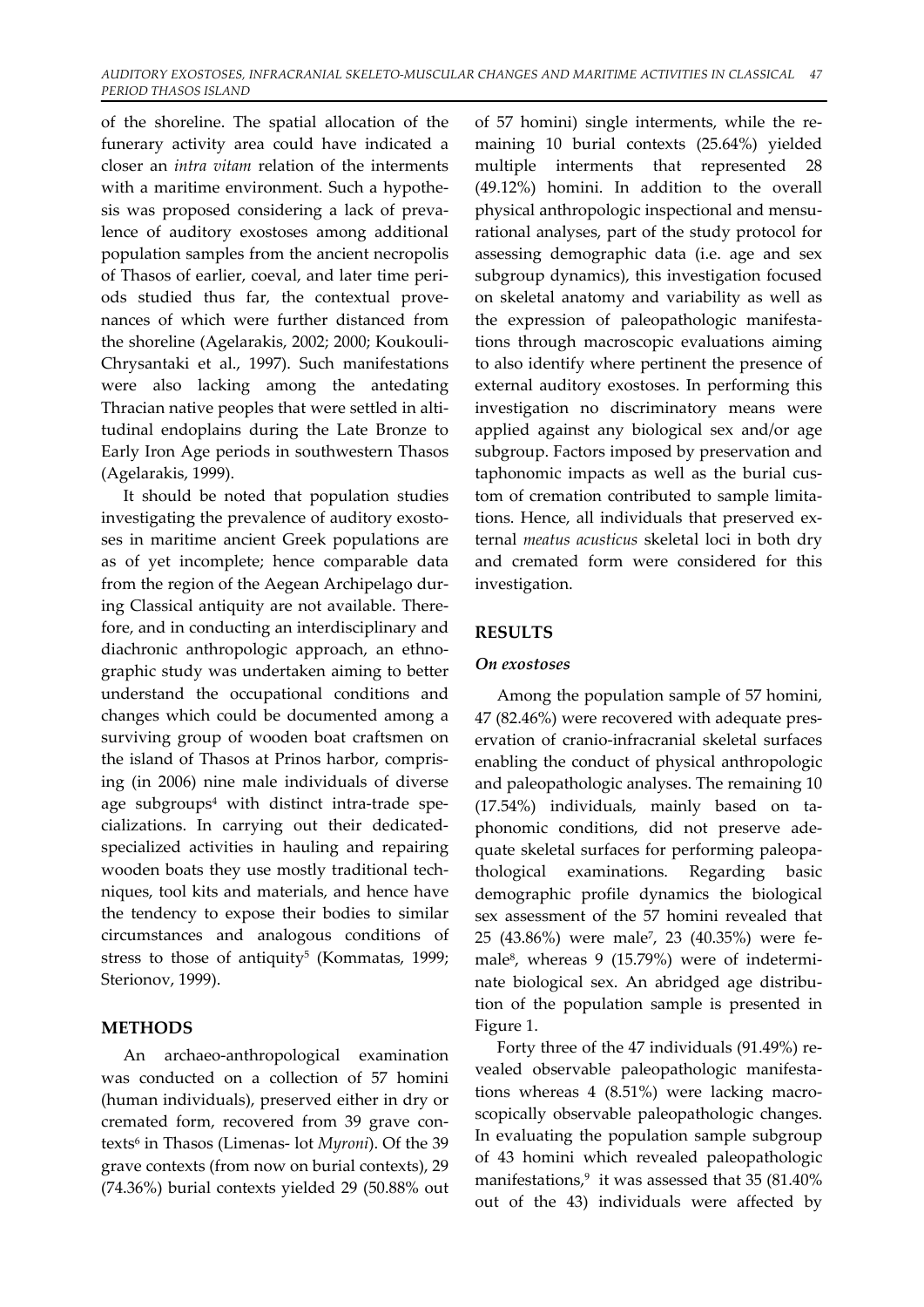symptomatic manifestations of multiple pathologies<sup>10</sup>. Though there were considerably less homini with adequate skeletal preservation and observed pathologic manifestations among the burial contexts that yielded multiple inter‐ ments as compared to the subgroup that yielded single interments, it appears neverthe‐ less that the prevalence of certain pathologic changes observed appear in similar proportion‐ alities among both subgroups; specifically as it pertains to those pathologic changes which have scored on the paleopathologic profile dis‐ tribution curve the highest, and the lowest prevalence.



Population Sample = 57 homini recovered from 39 burial contexts; single (29) and multiple interments (28) HSB = Homini Single Burial HMG = Homini Multiple Burial

#### **Figure 1. Age distribution among 57 homini comprising the population sample.**

To illustrate, pathologies of jaws and teeth predominated in both subgroups, whereas ver‐ tebral occupational/degenerative and/or trau‐ matic impacts due to load bearing stress (verte‐ bral compression, and Schmörl's nodes) showed the least incidence of sustained impact. Of note is that the predominance of dental pa‐ thologies and periodontal disease was closely followed within the overall population sample $11$ by osteoarthropathies, postcranial‐appendicular pathologies and spondyloarthropathies, while

cranial pathologies showed a relatively low oc‐ currence superseding only the rather rare incidence of vertebral impacts (Figure 2).

In evaluating the prevalence of fracture‐ trauma manifestations recorded among both subgroups of single and multiple interments, it appears that more than one third of individuals with adequate skeletal preservation (nearly equally distributed among each of the two sub‐ groups) had sustained observable fracture‐ trauma impacts, none of which was *perimortem*.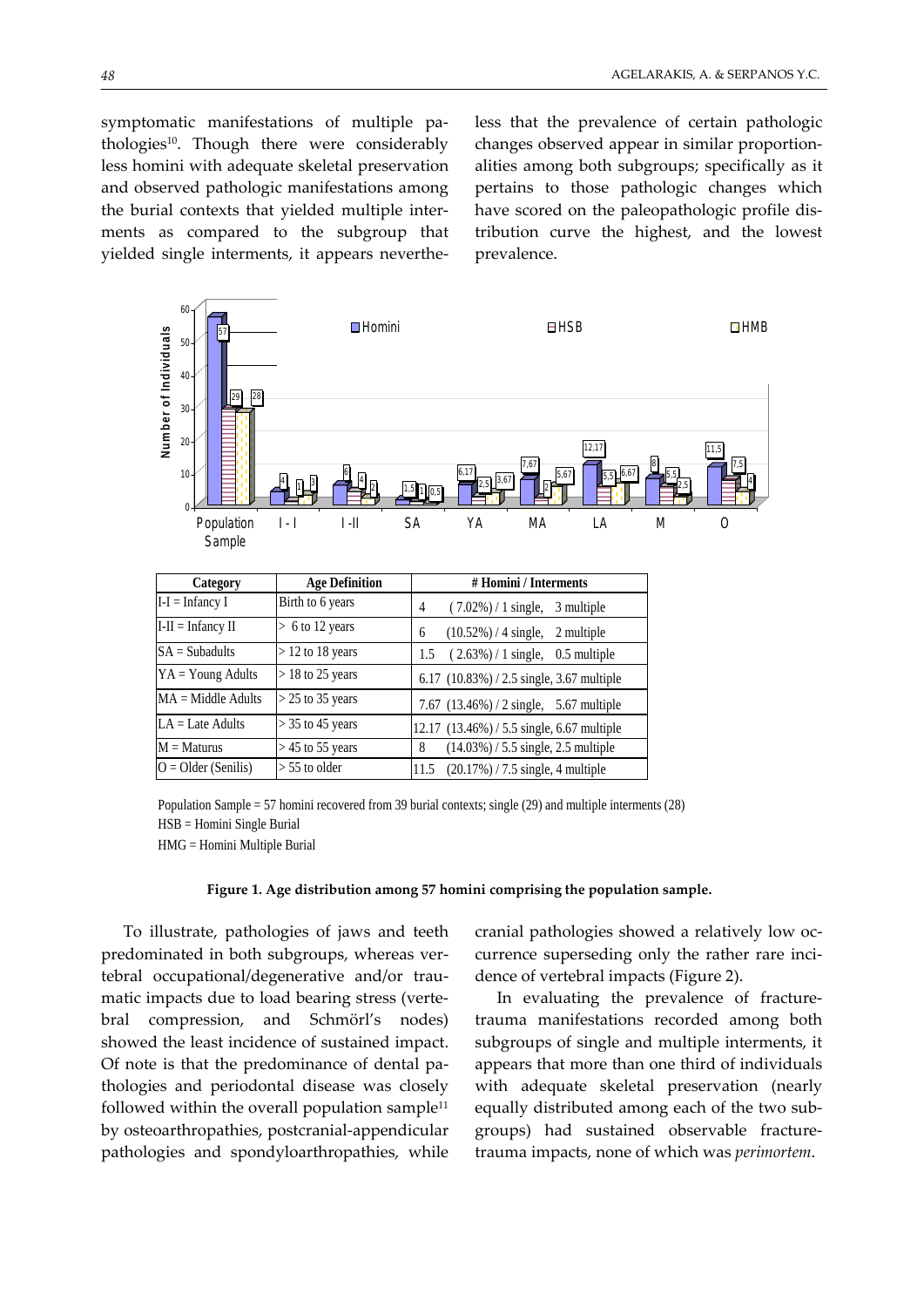

| <b>Pathology</b>                | #Homini / Interments                 |
|---------------------------------|--------------------------------------|
| $CP =$ Cranial Pathology        | 11 (25.58%) / 8 single, 3 multiple   |
| $PD = Periodontal Disease$      | 24 (55.81%) / 16 single, 8 multiple  |
| $DP = Dental Pathology$         | 36 (83.72%) / 24 single, 12 multiple |
| $SD = Spondyloarthropathy$      | $20(46.51%) / 15$ single, 5 multiple |
| $SN = Schmörl's Nodes$          | $3(6.98\%)/2$ single, 1 multiple     |
| $Comp = Vertebral Compression$  | $4(9.30\%)/3$ single, 1 multiple     |
| $OA = Osteoarthopathy$          | $22(51.16%) / 15$ single, 7 multiple |
| $PCP = Postcranial Pathologies$ | 21 (48.84%) / 16 single, 5 multiple  |

Population Sample (PS) = 43 individuals with adequate skeletal preservation and observed pathologies: 28 single, 15 multiple interments HSB = Homini Single Burial

## **Figure 2. Distribution of observed paleopathologic manifestations among 43 homini recovered as single and multiple interments.**

In examining this population sample for the manifestations of auditory exostoses, only one case, a bilateral expression, was identified in a male individual (Homo # 22) within the age subgroup of Older/*Senilis*, around 55 to 60 years of age at the time of death (Agelarakis et al., 2007). There were no female individuals identi‐ fied with ear exostoses, possibly as a result of life conditions pertaining to cultural expecta‐ tions/labor diversity issues between biological sex subgroups<sup>12</sup>. Therefore, it was decided to compare the skeleto‐anatomic morphology and adaptations, as well as the paleopathologic manifestations of the individual which expressed the bilateral exostoses to the rest of a subgroup of 16 individuals that were assessed as of male biological sex $13$ , all of which had retained their temporal bones. An endeavor was put forward to identify potential differences, variants or similarities in skeletal morphologic anatomy and/or paleopathology among the in‐ dividuals involved.

## *Skeletal morphologic anatomy and paleopa‐ thology of individual (Homo #22) identified with exostoses*

The temporal bones of individual (Homo # 22) showed bilateral manifestations of ear exostoses positioned at juxtaposing supero‐ posterior to infero‐anterior loci at the external ear canals in reference to the Frankfurt horizontal plane (Figure 3).

Bilaterally the supero‐posterior exostoses were nearly twice in size to their infero-anterior counterparts. The exostoses, although allowing lateral open passages toward the tympanic membrane had grown to full occlusion *intra vitam*14, indicative of cumulative osteoblastic responses to prolonged exposure and irritation to external stimuli/causative agents.

X‐ray radiography of the mastoid cells re‐ vealed absence of mastoid pathologic changes.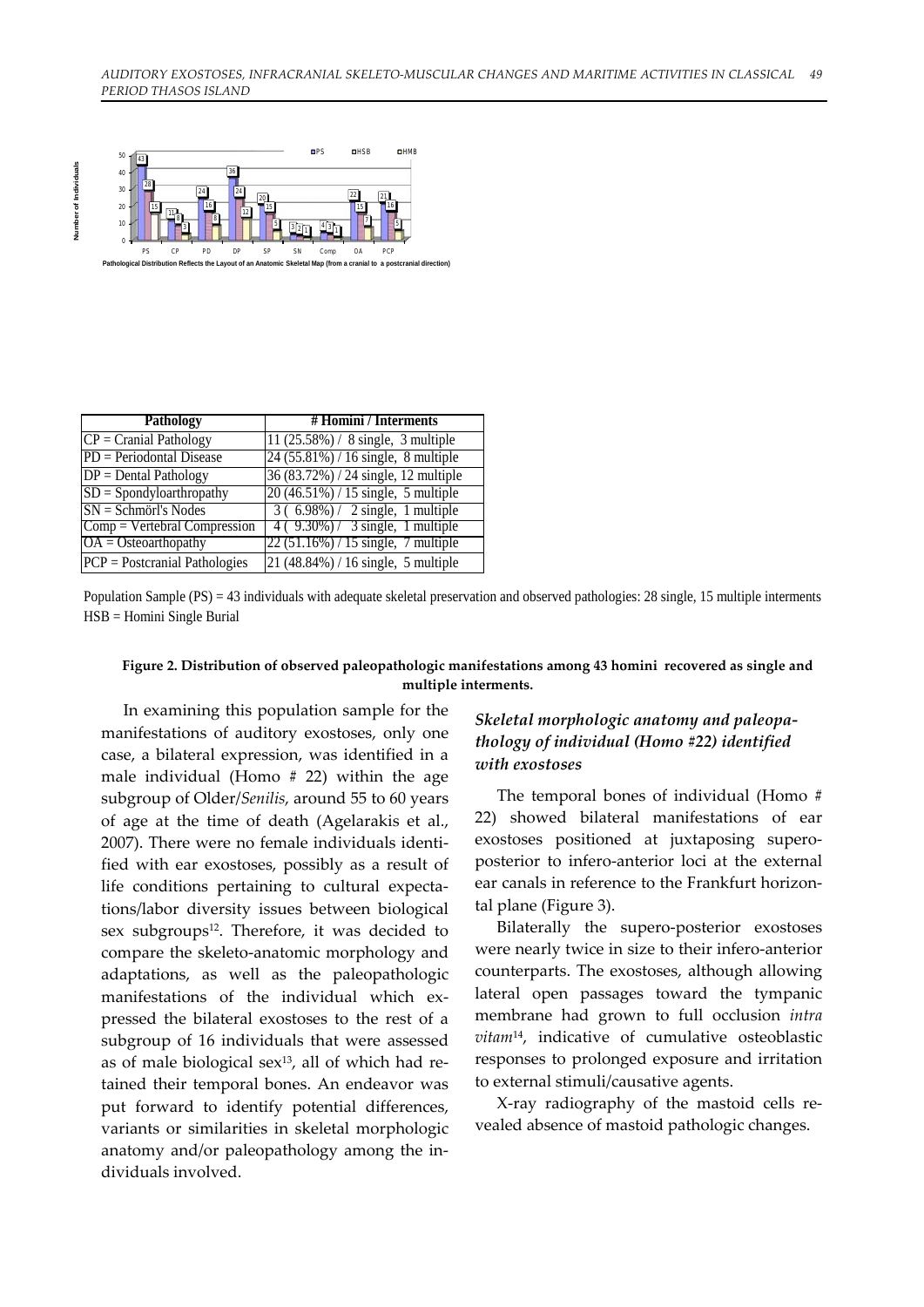

**Figure 3. Temporal bone fragments revealing auditory exostoses in Individual #22.**

Additionally, advanced osteoarthropathic changes in the form of pitting were observed on both temporo‐mandibular joints15. Dental pathologic manifestations on anterior dentitions included linear enamel hypoplasias, indicative of early life systemic stress with incidences at 1.0 and 1.3 years of life, respectively. A signifi‐ cant "sigmoid" curve of Spee was accentuated in a distal direction by conditions of well healed *ante mortem* loss of posterior teeth. This was coupled by advanced periodontal disease and significant incisal and occlusal wear of dental surfaces mostly showing continuous islets of tertiary dentin mainly due to masticatory func‐ tions relative to dietary intake and conducive to aging processes.

Infra cranial axial pathologies were observed in the form of spondyloarthropathic changes affecting the majority of the vertebrae caused by degenerative processes as well as by compres‐ sion impacts due to habitual/occupational con‐ ditions sustained by excessive load bearing conditions on axially oriented (non‐benign) tra‐ jectory areas of stress (Figure 4). This included a sacralization process of the 5<sup>th</sup> lumbar with discernible *intra vitam* tendencies of lateral upper body dexto‐rotatory/flexion of the spine, under compression tension indicative of load‐bearing stress as also substantiated by emphasized en‐ thesophytic growths manifested on the iliac plates and crests, specifically in the areas of at‐ tachment of abdominal ventro‐lateral and dor‐ sal muscular systems in synergistic antagonistic kinetic relations to perform physically demand‐ ing actions and tasks of everyday life.



**Figure 4. Lumbaro‐sacral spondyloarthropathic and compression impacts in Individual #22.**

The appendicular skeleton showed upper extremities of very emphasized skeletal robust‐ ness with accentuated muscular imprints at loci of origin and insertion in both upper arm bones although with greater emphasis on the right side (congruent with the dexto-rotatory preferential conditions in the flexion of the spine as explained above) in relation to the claviculoscalupar domains, also clearly traced to relevant loci at the occipital nuchal areas. Further, the scapulo‐claviculo‐humeral bones in relation to the forearms and extending to the bones of the hands with a greater emphasis of the right side showed a primary emphasis in the flexion and extension movements of the upper extremities in relation to medially oriented adduction proc‐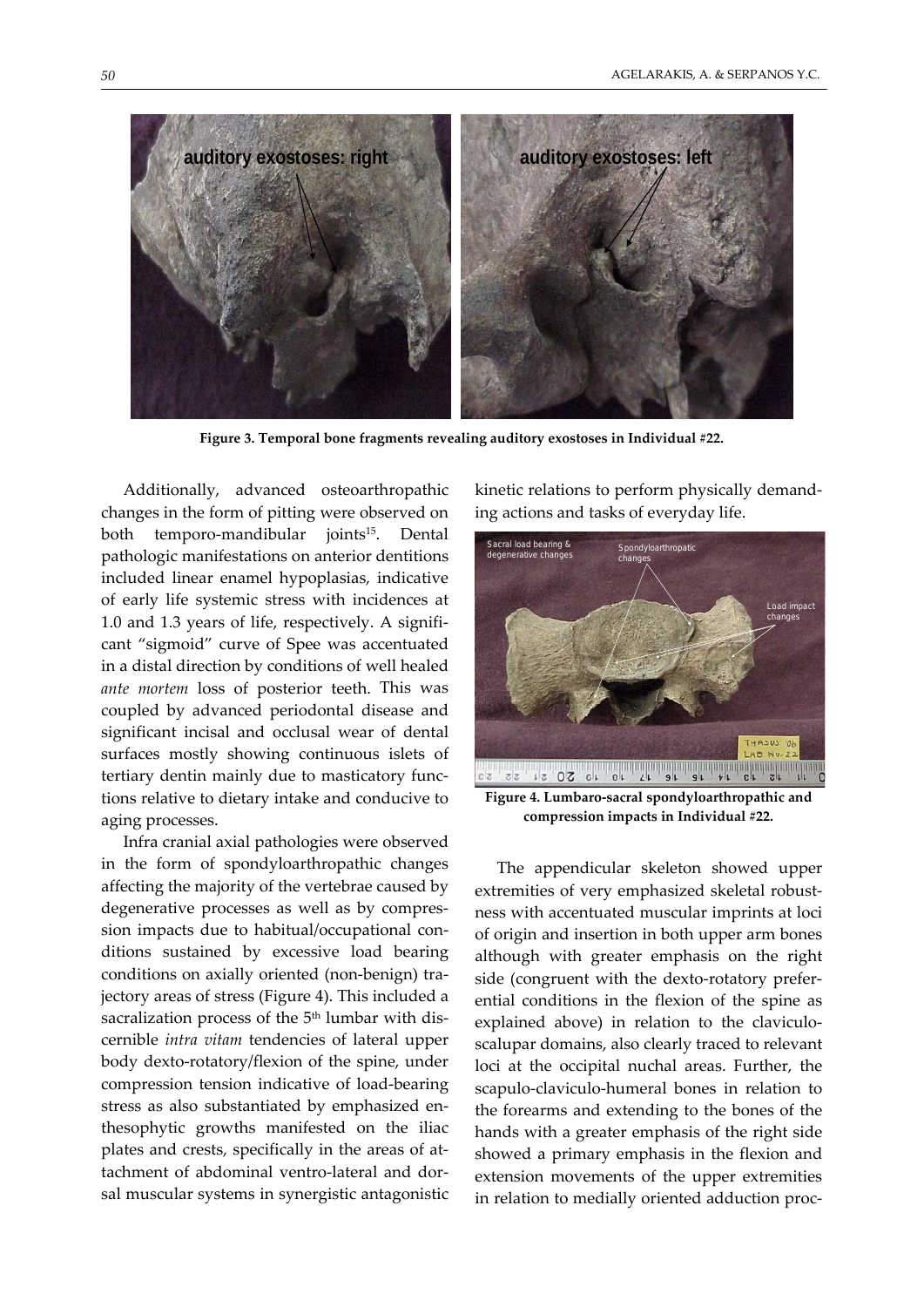esses of the extended by abduction upper extremities, while combining sino/dexto‐rotatory movements of the carpal areas (in pronation and supination) with hand metacarpal and pha‐ langes manifestations indicative of very strong hand grip. Paleopathologic changes of os‐ teoarthritic degenerative nature were observed among the upper extremities in combination with the mesial epiphyseal areas of the clavicles, whereas such changes were more prevalent among the lower extremities especially af‐ fecting with a nearly equal distribution both proximal and distal ends of the femorae.

Furthermore, the lower extremities showed emphasized skeletal robustness and muscular imprints reflective of diaphyseal strength, and indicative of endurance and stamina during strenuous physical activities with significant muscular loci of origin and insertion (and by extension traceable at relevant loci of the innominate bones) pertinent to locomotory be‐ havior in non precipitous substrates. Specific skeletal markers of habitual and/or occupa‐ tional stress (Agelarakis, 1996) indicated the flexion of the knee joints in squatting bodily postures combined with a hyper‐flexion and extension of the femurs at the hip joints.

This was a robustly built, physically very ac‐ tive individual *in vivo*. The manifestations of skeletal morphologic anatomy and bone plastic‐ ity as well as the paleopathological conditions observed were not necessarily atypical to the *intra vitam* circumstances and conditions of life reconstructed of the select skeletal sample of 16 male individuals of the same site, considering the parameter of age-relative degenerative changes, and in fact even of the larger coeval anthropologic collections from ancient Thasos studied to date (Agelarakis, 1997; 2001; 2002). Exceptions were the auditory exostoses as ob‐ served in Individual #22 combined with a quali‐ tative, non metric in nature, gradient of differ‐ ences observed mainly in the dexto‐rotatory flexion/abduction‐adduction kinetics of the spine and upper body along with the emphasis and specificity of upper extremity motions and activities as explained above. The latter condi‐ tions had been observed in some comparable form among other coeval Thasians who were however lacking any auditory exostoses and

were locomoting on precipitous substrates (i.e. for economic output and production such as in herding, lumbering, stone quarrying, etc.) in contrast with the circumstances of locomotory behavior of Individual #22 (Agelarakis, 1997; 2001; 2002).

## **DISCUSSION**

The observation of one case of bilateral audi‐ tory exostoses in one male individual within the Older/*Senilis* age subgroup (out of an originally larger number of individuals from the ancient necropolis of Thasos of both biological sex sub‐ groups and lastly of a select population sample of 16 male individuals $16$  as explained above) was initially perceived as a relatively low prevalence, even when factoring in the inability to retrieve comprehensive data from coeval cremated human skeletal remains. The low prevalence of auditory exostoses seemed to underline an anomaly especially when considering the all‐season (although possibly less frequently during the winter months) exposure to sea water, including partial submersion and/or diving that may have been required in order to maintain, repair and/or restore ships (moored or docked), as recorded in ancient historical records<sup>17</sup>. During antiquity through to relatively recent periods including the first three quarters of the  $20<sup>th</sup>$  century in the traditional wood boat crafting in Thasos (and before the wide commercial use of polymers), all exterior water‐lodged boat surfaces were made of local pine tree planks exteriorly treated with ephemeral waterproofing media such as resinous lacquers produced by local Thasian resources (Kommatas, 1999), more recently superimposed by heavy duty oil‐based paints.

From the earlier years of studying anthropological remains excavated at the ancient ne‐ cropolis of Thasos (since 1979) and in address‐ ing the inquiry into auditory exostoses, the pos‐ sibility was considered that the near absence of such manifestations was a parameter corelevant to a limited population sample retrieved and/or that a specific spatial domain of the necropolis had not yet been discovered. On the latter it was speculated that spatial distribu‐ tion and allocation of interments within the necropolis could possibly have had a symbolic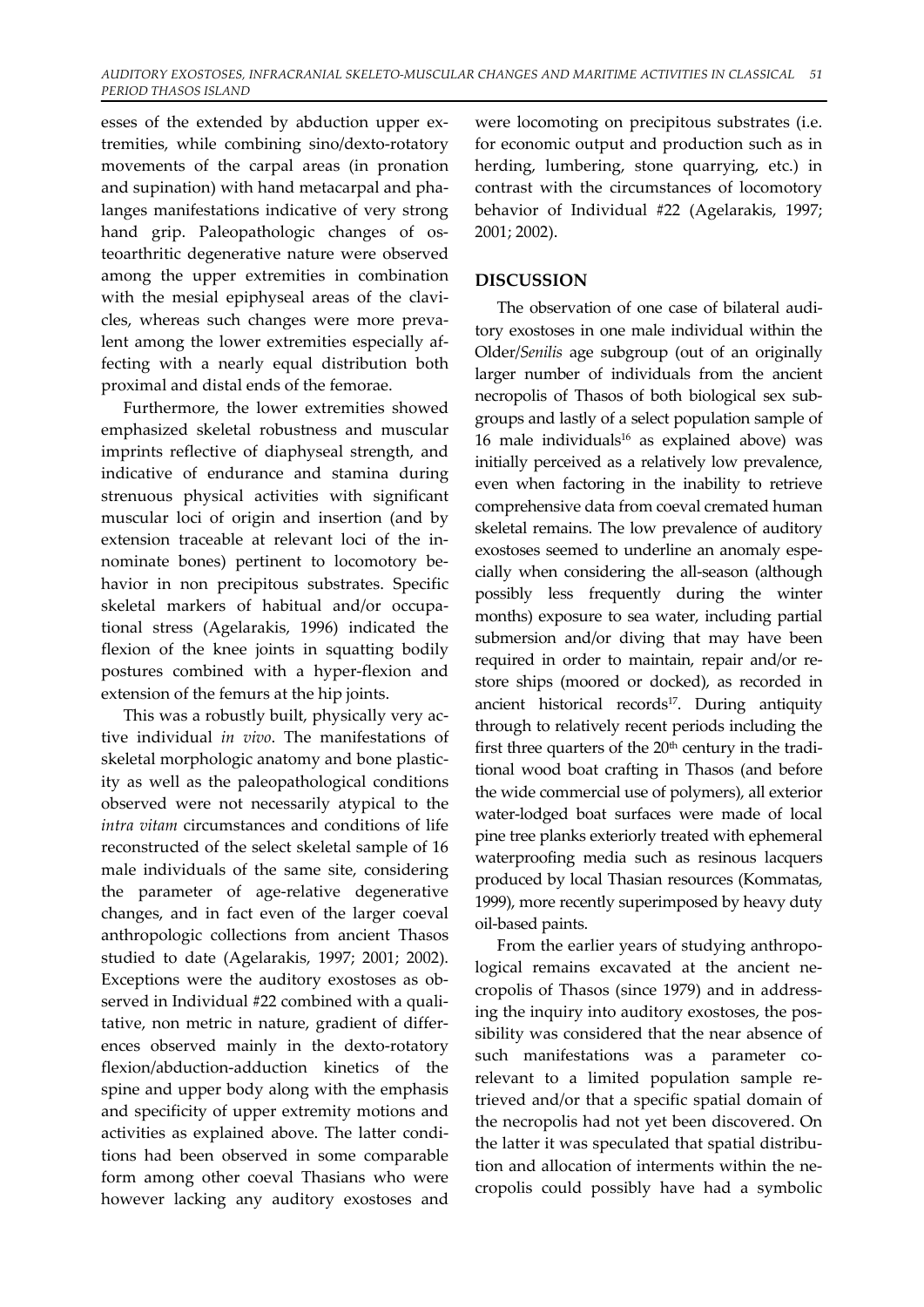meaning and that perhaps a segment of the necropolis in close proximity to the sea would have conceivably yielded individuals with auditory exostoses as they would had been in‐ terred at a spatial domain close to the sea shore, linking them posthumously in some ways to their *ante mortem* daily routines.

Clusters of family graves with well defined boundaries have been discovered through ar‐ chaeological research to be a typical component of the funerary rights at the ancient necropolis of Thasos, and since 2003‐2004 a number of such burial clusters have been unearthed next to the sea shore. Interpretations of these latter finds of the archaeological record, and specifically of the burial artifacts through preliminary analysis in addition to the discovery of one case of bilateral auditory exostoses in a severe form of expression among the male individuals of this population sub‐segment, could lend sup‐ port to our spatial allocation hypothesis dis‐ cussed above.

Yet the prevalence of auditory exostoses observed among the population sample recovered from the necropolis domain adjacent to the sea, which was hypothesized as possibly more relevant to maritime occupational conditions, was considered as strikingly low. In an effort to provide a better understating of the available data in the context of our theorization, a meas‐ ure of evaluation was acquired by bridging into ethnographic work.

#### *Ethnographic examination*

Such an opportunity for participatory obser‐ vation $18$  of the occupational conditions focusing on intergroup dynamics and allocation of sub‐ specialty responsibilities that may have resulted in the prevalence of auditory exostoses were documented since 1986 at Thasos Island among the only surviving group of wooden boat craftsmen. Their cohesive group, comprising nine male individuals of diverse age sub‐ groups<sup>19</sup> and intra-trade specializations, perform their specialized activities in repairing wooden boats (moored or hauled) using tradi‐ tional methods, techniques and tool kits, and hence expose their bodies to relatively similar circumstances and conditions of stress compa‐ rable to those of antiquity. Through participant

observation and interviews among other impor‐ tant realizations, it was determined that only a select intra‐group crew of seven individuals may be involved in specialized activities at the Prinos dockyard or around the island either for seasonal or emergency boat repairs while only one crew member is the designated diver to in‐ vestigate the conditions of the submerged hull area of a vessel.

The greatest prevalence of diving takes place whenever a vessel must be hauled for repairs to the dockyard. The vessel‐hauling preparatory activities involve a team of two crew members whom enter the water up to their abdominal area and using their body weight and muscle power in a synergistic/antagonistic concert with each other aim to guide the direction of a narrow, heavyweight wooden non‐floating boat  $slip<sup>20</sup>$  to be positioned on an intended center line across the length of a much longer and somewhat wider wooden structure which sub‐ merged from beneath<sup>21</sup> the domain of the partially moored vessel reaches well out to the shore. This platform will later function as the substrate for the hauling of the laden boat slip. The two crew members aim to bring the boat slip to the proximity of the prow of the partially moored vessel. Often times when the wooden vessel is of a larger size and tonnage it is moored in deeper water and thus the two crew members may ride on the boat slip and by pad‐ dling they soon come in close contact with the stem of the approached vessel. At this juncture they release the front set of floats on the boat slip side facing the prow causing it to submerge while the set of floats at the back end of the boat slip (those facing the shore) are manipulated with a predetermined rope slack<sup>22</sup> preparing for a final boat slip positioning.

Pending weather conditions and water currents, this step relays to the passing of heavy ropes (already tied to the front of the now sub‐ merged boat slip well under the stem) to four additional crew members allocated in subgroups of two aboard two small row boats, each along one side of the vessel. The latter crew members, with a dynamic rowing toward a directional from the stem area toward the stern of the vessel, aim to maintain the ropes in relative tension while al‐ ways guided and in constant communication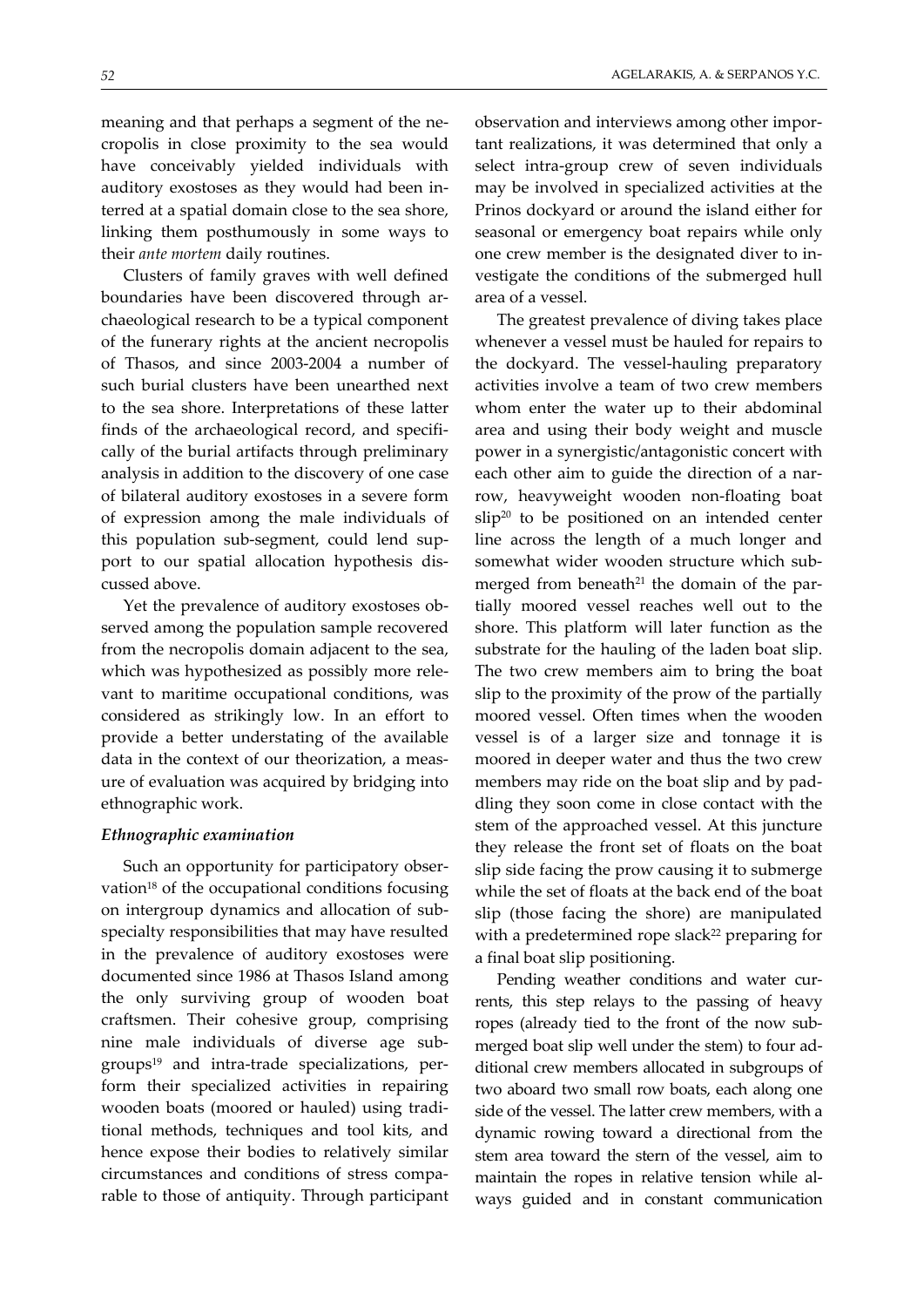with the hand signals and body language of the diver (with no other assistive gear than goggles and often a snorkel) who has already been sub‐ merged in the water since the initial approach and the partial mooring of the vessel. Synchronously, guided by the diver, the two crew members at the prow increase the rope slack of the floats tied at the boat slip facing the shore until it submerges enough to accommodate a good fitting of the prow and stem area at the indentation on the superior surface of the boat slip. At this juncture the wooden vessel to be hauled, propelled by the aid of its diesel motors slightly jolts itself forward23, repeating the motion a few times if positive sig‐ nals are received by the vessel pilot via hand gestures from the diver, using as liaison the two crew members which in concert also manipulate the slack of the floats tied at the boat slip-end facing the shore. This process continues until the entire length of the boat slip is inserted across the entire length of the keel of the vessel at which time it is further secured from stem to stern. Often times because of water currents and weather conditions the placing of the boat slip under the keel may be more challenging to secure, especially considering constant lateral movements of the vessel to the right or left, therefore requiring repeated submersions of the diver<sup>24</sup>.

Once this stage is complete additional sets of ropes secure the boat slip to the vessel before any attempt to slowly initiate the hauling proc‐ ess (of the laden boat slip resting on the larger wooden substrate platform) to the dockyard<sup>25</sup> aided by heavy duty steel cables (affixed on the boat slip) pulled through a system of pulleys by a dockyard land‐locked diesel motor. The div‐ ing roughly ceases at that point, the designated diver to assume other responsibilities in the on‐ going process. Consequently, the diver usually remains in the water for an approximate dura‐ tion of 45' to 65'.

Based on such ethnographic observations it was possible to further illuminate aspects of the nature and reasons of the authoritative role, function, and uniqueness of expertise of the designated diver, ultimately responsible for the hauling process of a vessel. Consequently the reasons for the rarity of such a master individ‐ ual within his crew had become apparent, even with the influx of modern diesel motors and

steel cables. Accordingly it was possible to draw on some analogies regarding the ethnographic data and aspects of the low prevalence of ear exostoses<sup>26</sup> in the Thasian archaeoanthropological record elucidating aspects of the rarity of ear exostoses among individuals who may have been involved in maritime activities (as described above) in antiquity.

Given the ample opportunities presented over the years to observe the subsequent stages of wooden vessel repairs hauled at the dock‐ yard it was rendered valuable to further study not only the intra crew dynamics on labor di‐ versity but to also investigate the possibility of traditional ergonomic conditions which in in‐ volving specific bodily postures and/or repeti‐ tive actions would be able to reflect on skeletoanatomic adaptations, trauma, and pathologic degenerative manifestations with a particular, though not exclusive, focus on the diver. Such documented conditions could possibly offer some additional, if not independent, lines of infra‐cranial evidence to be juxtaposed to the infra‐cranial skeletal changes and manifesta‐ tions observed among Individual # 22, and the rest of the select ancient population subgroup of male individuals<sup>27</sup>.

Plank repair to the vessel is a physically de‐ manding process, as replacement fittings and caulking with natural fiber between planks re‐ quire of the crew members physical stamina and great manual precision. Caulking is a labor‐ intensive, load impacting activity that takes place with a traditional double‐headed wooden hammer, wooden pegs, and/or metal chisels (Figure 5). It is an activity that may go on for hours based on demand and deadline pres‐ sures, affecting significantly the standing/sitting posture of the individuals involved (usually sitting on a very low bench at a squatting position with hip joint in hyper‐flexion/extension) with the spine abducted from the mesial line flexed to the right (due to dexterity issues) while the right upper extremity is working in caulking at a rapid repetitive tempo.

This component of the repair work is considered by all members of the craft as the most physically demanding, distributed more broadly among crew members, namely among four experienced individuals (including the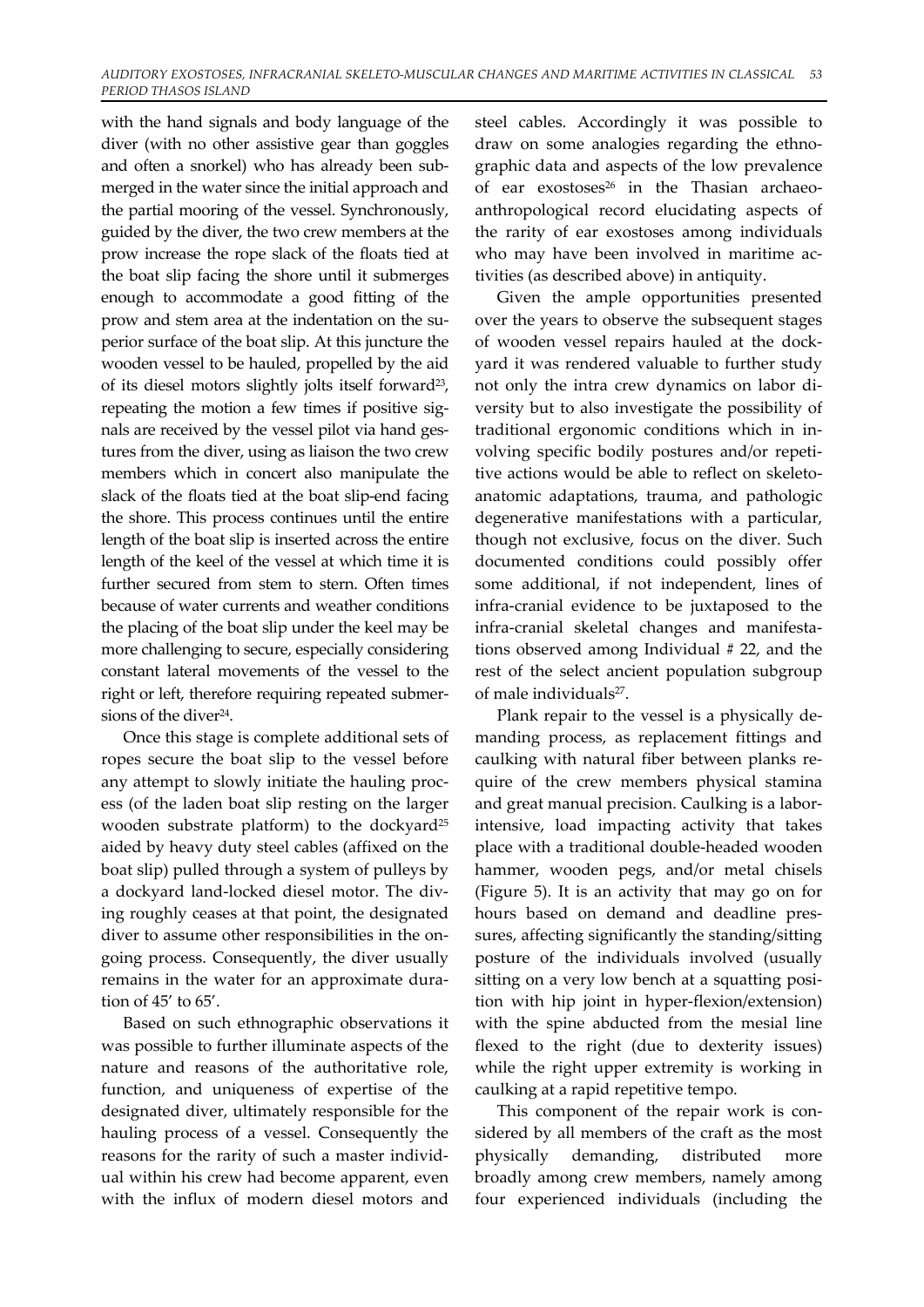strong grip are required. The body postures, ventro‐dorsal torso physique and muscular mass and tone of the members of the boat craft‐ ing crew were more robust<sup>28</sup> and most often differed significantly from those that were in‐ volved with other aspects of an aquatically sup‐ ported economy in the region such as fishing<sup>29</sup>.



**Figure 5. Process of lateral plank caulking of moored vessel**

Such ethnographic understandings fitted well with the physical anthropological / paleopathological skeleto‐anatomical observations of the osseous record among male individuals recovered from contextual associations adjacent and/or peripheral to the burial feature of Indi‐ vidual # 22, suggestive of their involvement in similar maritime activities and tasks.

## **CONCLUSIONS**

Whereas this study is only a component of a larger on‐going interdisciplinary project, it is proposed that the archaeo‐anthropologic data in conjunction with the ethnographic results may provide evidentiary data regarding the low incidence of external auditory exostoses observed among ancient skeletal remains in Thasos.

Therefore the low prevalence of manifestations of ear exostoses might not necessarily be due to aspects of burial customs and practices (i.e. cremation) and skeletal preservation issues at large of the population sample recovered so far through archaeological excavations, but mainly of the parameter of task oriented specialization and specificity of dedicated activities within specific occupations.

## **REFERENCES**

- Agelarakis, A. (1996) The archaeology of human bones: Prehistoric copper producing peoples in the Khao Wong Prachan Valley, Central Thailand, P. Bellwood (ed.), *The Indo‐Pacific Prehistory: The Chang Mai Papers, IPAA Bulletin,* vol.14, No 1, 133‐139.
- Agelarakis, A. (1997) Investigations of archaeo‐anthropological nature at the Classical Necropolis of the Island of Thasos between 1979‐1996. *Archaiologiko Ergo sti Makedonia kai Thraki* , vol. 10B, 770‐794.
- Agelarakis, A. (1999) Reflections of the human condition in Prehistoric Thasos: Aspects of the an‐ thropological and palaeopathological record from the settlement of Kastri. *Actes du Collo‐ que International Matières prèmieres et Technologie de la Préhistoire à nos jours, Limenaria, Tha‐ sos*. Publications of the French Archaeological Institute in Greece, 447‐468.
- Agelarakis, A. (2002) Investigations of physical anthropology and palaeopathology at the Ancient Necropolis of Thasos. In M. Sgourou, *Excavating houses and graves: exploring aspects of every‐ day life and afterlife in ancient Thasos, BAR International Series*, vol. 031, 12‐19.
- Agelarakis, A. (2001) On the anthropological and palaeopathological records of a select number of human individuals from the Ancient Necropolis of Thasos Island. *Jewelry from Thasian Graves,* M. Sgourou (ed.), *British Annals of Archaeology,* vol. 96, 355‐364.
- Agelarakis, A. (2000) Anthropological report on the Roman‐Paleo Christian human skeletal remains excavated from the Ancient Theater Site of Thasos. *Archival Report*, Prehistoric and Classi‐ cal Museum of Thasos, IH Ephoreia of the Greek Archaeological Service.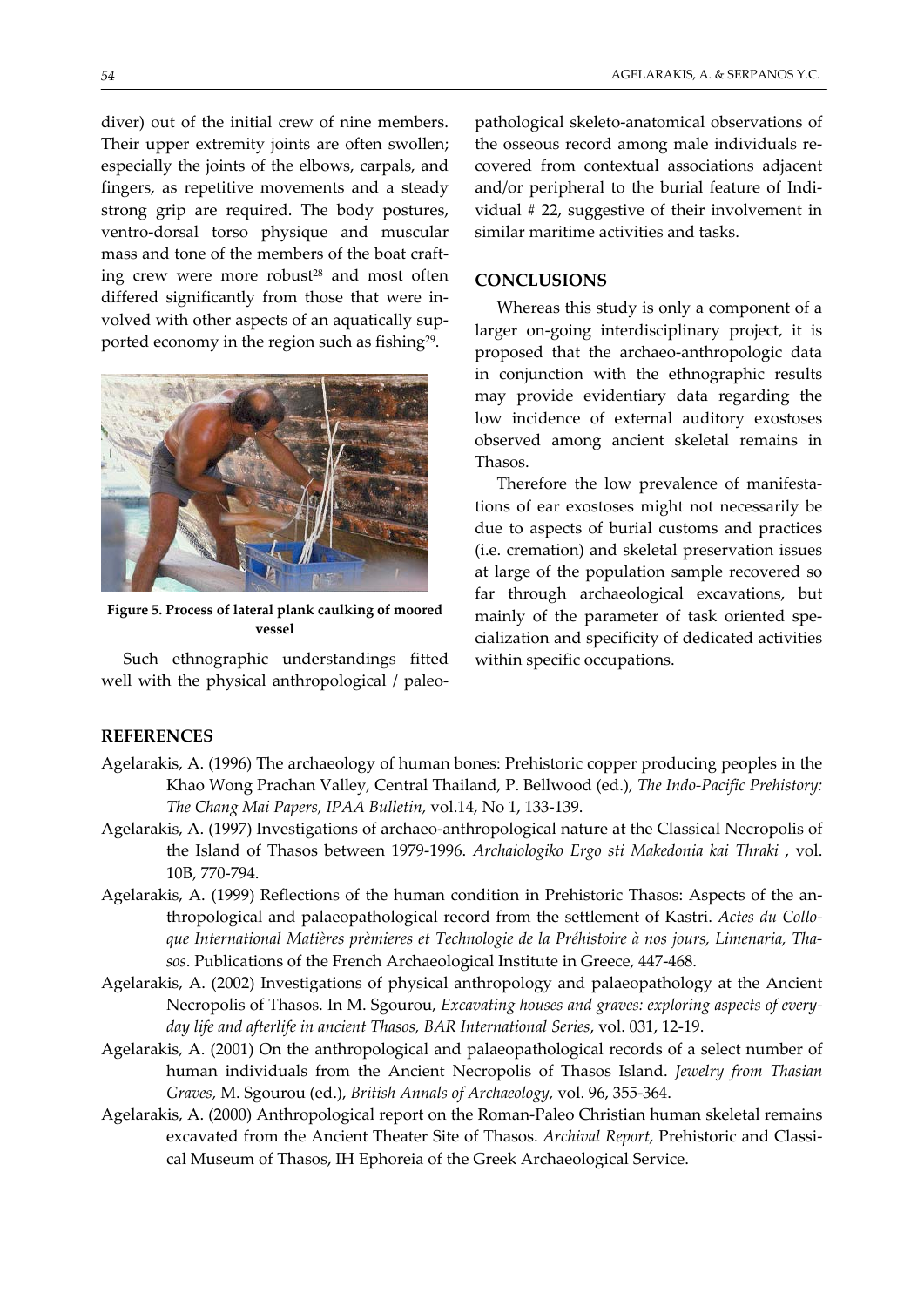- Agelarakis, A. and Serpanos, Y. (2002) On the prevalence of external auditory exostoses Among the Proto‐Neolithic *Homo sapiens* population from Shanidar Cave, Iraq. *Human Evolution,* vol. 17, No 3‐4, 247‐252.
- Agelarakis, A. and Zafeiropoulou, F. (2006) Parian socio-political and military organizational capacities during the late  $8<sup>th</sup>$  c. BC: Inferences to the colonization of Thasos Island, Thasos, Metropolis and Colonies International Symposium, Book of Abstracts, Greek Archaeological Service and French Archaeological Institute in Thasos, Greece, September 12‐22.
- Agelarakis A., Serpanos Y., Papadopoulos S. and Tsoutsoubei, S. (2007) Auditory exostoses, infrac‐ ranial skeleto‐muscular changes and maritime activities in Classical Period Thasos Island, Book of Abstracts, 34<sup>th</sup> Annual Meeting of the Paleopathology Association, Philadelphia, PA, March 27‐28.
- Fowler E., Jr. and Osmun, P. (1942) New bone growth due to cold water in the ear. *Archives Otolar‐ yngology*, vol 36, 455‐466.
- Graham, M.D. (1979) Osteomas and exostoses of the external auditory canal: A clinical, histopathologic and scanning electron microscope study. *Annals of Otology*, vol 88, 566‐572.
- Karegeannes, J.C. (1995) Incidence of bony outgrowths of the external ear canal in U.S. navy divers. *Undersea and Hyperbaric Medicine*, vol. 22, 301‐306.
- Kemink, J. and Graham, M.D. (1982) Osteomas and exostoses of the external auditory canal‐ medi‐ cal and surgical management. *The Journal of Otolaryngology*, vol.11, No 2, 101‐106.
- Kennedy, G.E. (1986) The relationship between auditory exostoses and cold water: A latitudinal analysis. *American Journal of Physical Anthropology*, vol.71, 401‐415.
- Kommatas, D. (1999) Production of plant based tar in the region of Theologos‐Thasos, In *Actes du Colloque International Matières prèmieres et Technologie de la Préhistoire à nos jours, Limenaria, Thasos 1995,* H. Koukouli‐Chrysanthaki, A. Muller and S. Papadopoulos (eds.), *De Boccard Edition‐Diffusion,* Paris, 414‐422.
- Koukouli-Chrysanthaki, C., Sgourou M and Agelarakis, A.(1997) Investigations of archaeoanthropological nature at the Classical Necropolis of the Island of Thasos between 1979‐ 1996". *Archaiologiko Ergo sti Makedonia kai Thraki*, 10B, 770‐794.
- Kroon, D.F., Lawson, M.L., Derkay, C.S., Hoffman, K. and McCook, J. (2002) Surfer's ear: External auditory exostoses are more prevalent in cold water surfers. *Otolaryngology‐Head and Neck Surgery,* vol.126, No 5, 499‐504.
- Lazos, C. (1996) *Νaval technology in Ancient Greece*, 4th edition, Aeolos Publications, Athens.
- Nittis, K.and Perivoliotis, L. (2002) Circulation and hydrological characteristics of the North Aegean Sea: A contribution from real‐time buoy measurements. *Mediterranean Marine Science*, vol. 3, No 1, 21‐31.
- Papadopoulos, S. (1999) Ceramic technology and use: Some observations on the traditional pottery of Thasos, In *Actes du Colloque International Matières prèmieres et Technologie de la Préhistoire à nos jours, Limenaria, Thasos 1995,* H. Koukouli‐Chrysanthaki, A. Muller and S. Papadopou‐ los (eds.), *De Boccard Edition‐Diffusion*, Paris, 367‐358.
- Salviat, F. (1986) Le Vin De Thasos: Amphores, Vin et sources ecrites. In *Recherches Sur Les Amphores greckues*, JY Empereur and Y Garlan (eds.), *Bulletin De Correspondance Hellenique*, Athens, Supplement 13, 145‐196.
- Sterionov, S. (1999) General Mediterranean elements in the traditions of Balkan ship building technologies during the 18th and 19th Centuries, In *Actes du Colloque International Matières prè‐ mieres et Technologie de la Préhistoire à nos jours, Limenaria, Thasos 1995,* H. Koukouli‐ Chrysanthaki, A. Muller and S. Papadopoulos (eds.), *De Boccard Edition‐Diffusion*, Paris, 433‐437.
- Tran, L.P., Grundfast, K.M. and Selesnick, S.H. (1996) Benign lesions of the external auditory canal. *Otolaryngology Clinics of North America,* vol. 29, 807‐825.
- Zafeiropoulou F, Agelarakis A. (2005) Warriors of Paros. *Archaeology*, vol. 58, No 1, 30‐35.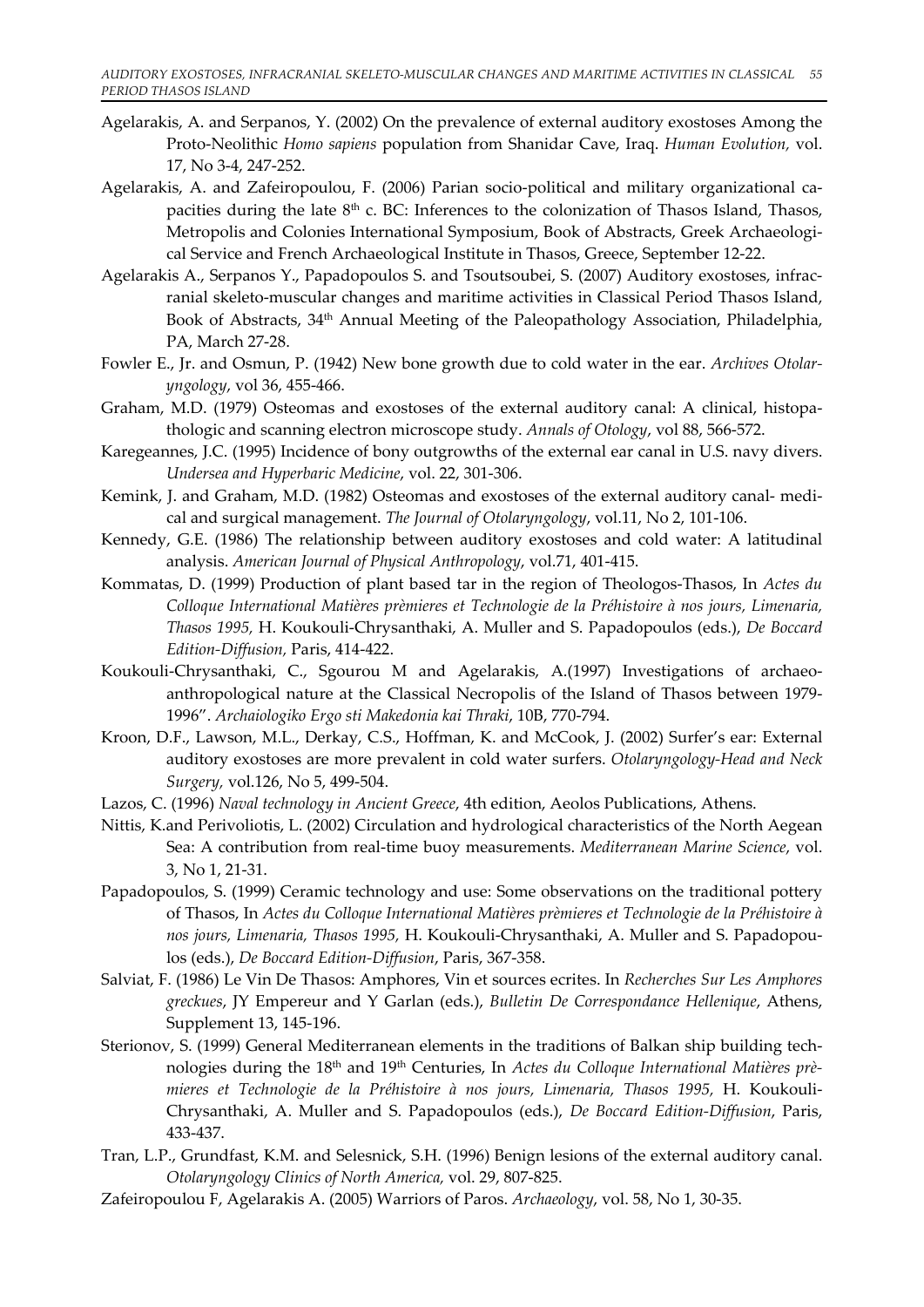# **NOTES**

- 1. Seasonal temperature readings recorded by A. Agelarakis between 1975 to 2006
- 2. Plutarch (Lives: Kimon 14:2) indicates that the Thasians lost in a single naval battle to the Athe‐ nians 33 triremes
- 3. As also substantiated by both archaeological finds, and the extant so called "Limanaki" harbor of modern Thasos, which is functioning since antiquity
- 4. From Late Sub‐Adults to the Older/Senilis age subgroups, to use comparable age subgroups as those of the archaeo‐anthropologic population sample
- 5. Seasonal ethnographic observations at Thasos since 1975, then methodically conducted during the 1993, 1996, 1998, 2000, 2002, and 2006 Thasos Archaeo-Anthropology projects by A. Agelarakis
- 6. The grave contexts were excavated by a team of archaeologists headed by Dr. Stratis Papado‐ poulos of the Greek Archaeological Service with crew chief archeologist Sofia Stoutsoubei
- 7. Includes all levels of assessment certainty (i.e. males, probable males, possible males)
- 8. Same as footnote No. 7 but here addressing females
- 9. Comprising individuals from the two subgroups of burial contexts that yielded both single and multiple interments
- 10. Some individuals revealed up to six pathologic manifestations of different causative agents
- 11. In sequence of prevalence
- 12. Although our current investigation did not record auditory exostoses among skeletally well preserved female individuals, our approach nevertheless is not deterministic in conclusively precluding the involvement of female individuals in exposure to environments of cold water stress as may be shown in future studies
- 13. This selective sampling included a late Infancy II individual, age assessed between 10‐11 years of age, which revealed an adequate state of skeletal preservation and developmental morphol‐ ogy while retaining temporal bones
- 14. Also considering the presence of soft tissue at these anatomic loci
- 15. Better discerned at the left counterparts due to issues of preservation
- 16. 6.25% prevalence (one case out of 16 individuals)
- 17. Such stipulated the need for the very frequent hauling of the boats via boat slips to shore in dockyards during both rough weather conditions seasonally and for the more serious water‐ proofing repairs of the hull (Herodotus *Historia* B:44, ΣΤ: 46, 47; Plutarch, *Lives* Kimon 14:2; Thucydides A: 100, 101, Δ: 104, H: 64; Lazos, 1996)
- 18. Initiated in 1975 originally for the study of traditional wood boat craftsmanship at Thasos Is‐ land, at the dockyard of Prinos harbor, and since 1966 at the nearby dockyard of the town of Kavala (at Kalafatya).
- 19. Consisting of one Subadult and a Senilis/Older individual, while the majority of its member‐ ship ranged between Young to Late Adulthood
- 20. This is a significantly sturdy, heavy and complex structure laden with iron and led weights for purposes of stability and load bearing. It becomes somewhat buoyant by the use of two sets of two significant floats, each set tied in the front and back ends respectively and at isometric po‐ sitions
- 21. Submerged with the aid of mooring devices
- 22. The ropes tying the floats are rigged to the boat slip by a system of pulleys thus providing the ability to move the boat slip from the surface (minimal rope slack) to various depths pending on the type of vessel and its keel
- 23. Similarly, row boats equipped with a single center mast, as observed by Agelarakis between 1966-1973 at the dock-yard of Kavala harbor, at the shoreline opposite to Thasos island, used the rowing power of 12 rowers (allocated 6 per side) to affix the row boat on a boat slip